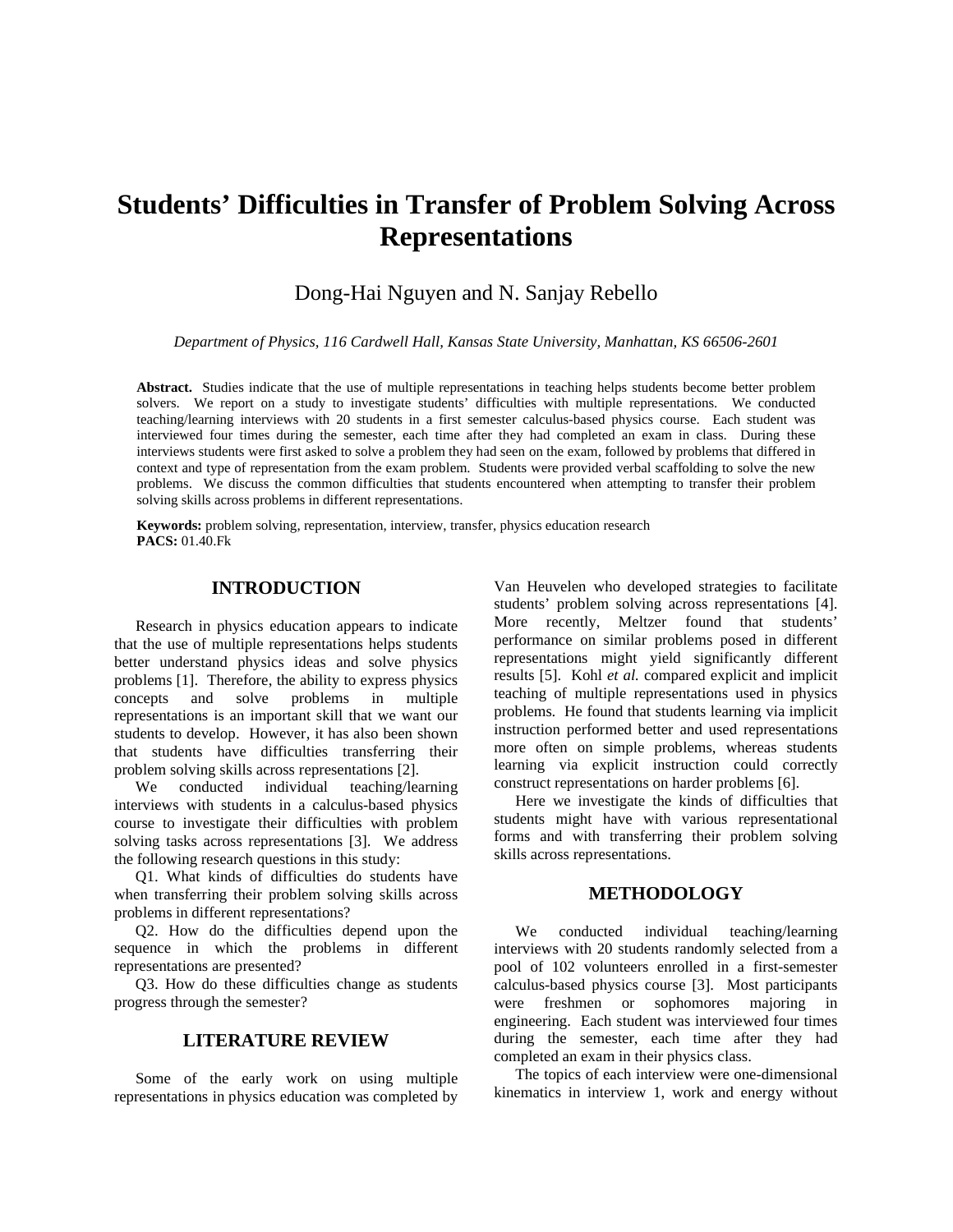friction in interview 2, work and energy with friction in interview 3 and rotational energy with friction in interview 4.

In interviews 2, 3 and 4, students were asked to solve three problems. These included an original problem from their most recent exam (Fig. 1), a graphical problem in which part of the information was given as a graph (Fig. 2) and a functional problem in which part of the information was given as a function (Fig. 3).

Students were asked to think aloud as they solved the problems. Hints were provided whenever students got stuck. All interviews were video and audio recorded and the students' worksheets were collected.

We used a phenomenographic approach to analyze the data from the interviews and worksheets. Data were coded for the difficulties that students expressed while solving the problems. The codes were then collapsed into categories. The inter-rater reliability between two raters for coding was about 80% before discussion and about 99% after discussion.

## **RESULTS AND DISCUSSION**

#### **Categories of Difficulties**

A total of 17 codes were collapsed into eight categories for the difficulties that students faced. These are labeled and described below.

PRINCIPLE: Students were not sure of the appropriate principle to use to solve the problem or wrote incorrect expressions of those principles. For instance, they included only work done by friction in 'Work-Kinetic Energy' theorem and not the work done by other forces.

QUANTITY: Students used inappropriate physical quantities to describe the situation, did not know how to calculate a quantity or used wrong units of physical quantities.

FORMULA: Students apparently did not understand the meaning of a formula or expression or did not know the formula for physical quantities such as rotational inertia of a hoop or potential energy of a spring.

VALUE: Students used inappropriate values to put in a formula. For example, they used the incline length as 'h' in 'mgh' when calculating potential energy.

GRAPH: Students were unable to process information from the graph provided. There were two levels of difficulties here: First, students were unable to read off values from the graph, e.g. finding the value of the x-intercept. Second, students were unable to correctly interpret the physical meaning of the graph, such as the area under the graph is the work done.

A spring of spring constant 3.0 kN/m is compressed a distance of 1.5 cm and a small ball is placed in front of it. The spring is then released and the small ball, mass 0.1 kg, is fired along the slope and launched into the air at point A which is 10 cm above the spring. The angle  $\theta$  of velocity at launch is 30°. Friction is negligible.



What is the speed of the ball at the launch point (point A)?

**FIGURE 1.** Original problem in interview 2.





**FIGURE 3**. Functional problem in interview 2.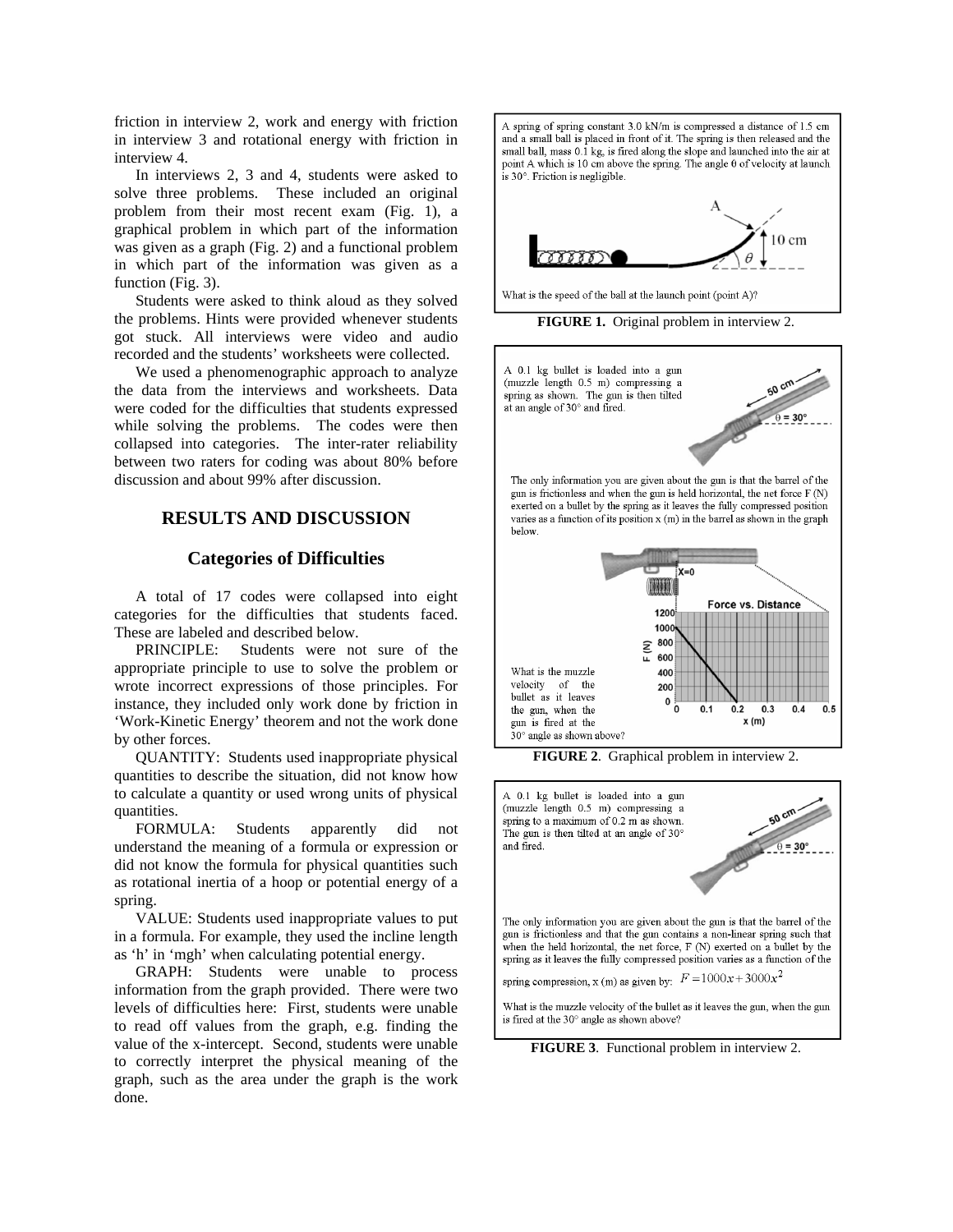MATH: Students were unable to manipulate basic mathematical processes, e.g. confusion between sine and cosine or wrong determination of angle between two vectors.

FUNCTION: Students were unable to interpret the meaning or use the function given to find the desired quantities. For instance, students substituted some values of variables into the function for force and multiplied by the total distance to find the work done rather than integrating the function.

CALCULATION: Students made simple mathematical errors in calculation such as not squaring velocity in calculating kinetic energy.

## **Sequencing Effects**

We also investigated the effect of the sequence of the problems on students' transfer by giving half of the students the graphical problem before the functional problem, which we called the G-F sequence, and the rest of the students the functional problem before the graphical problem, which we called the F-G sequence. The average number of difficulties students had in interview 2 with the G-F and F-G sequences is shown in Fig. 5.

Overall students had more difficulties related to functions and graphs in the G-F sequence compared to the F-G sequence. This difference between the two difficulties in the two sequences was mainly due to the fact that students had significantly more difficulties with graphs in the G-F sequence compared to the F-G sequence.

It appears from these data that the functional problem, when presented before the graphical problem, assisted the students in solving the graphical problem while the graphical problem, when presented before the functional problem, does not assist the students in solving the functional problem.

#### **Trends Across Interviews**

We present the data of the average number of difficulties of each category that students encountered in interview 2 (Fig. 4) and interview 4 (Fig. 6). These students were given the graphical problem before the functional problem. In interview 2, students had significant difficulties transferring from verbal representation (original problem) to graphical representation (graphical problem). They also had difficulties with physical principles and quantities.

As seen in Fig. 6, when students went on to interview 4, the average number of difficulties with graphs decreased dramatically, which implied that students had become more comfortable working with graphs. Students were able determine the appropriate principle to use.

However, there were considerable increases in the average number of difficulties with physical quantities, formulae, values and calculations due to the increase in complexity of the problems. There were no major difficulties with the functional problems observed in these graphs. This agrees with the trend observed in Figs. 4 and 5 that the second transfer is much easier than the first one.



**FIGURE 4.** Difficulties in interview 2 when the graphical problem was asked before the functional problem.



**FIGURE 5.** Comparing difficulties in the G-F and F-G sequences in interview 2.



**FIGURE 6.** Difficulties in interview 4 when the graphical problem was asked before the functional problem